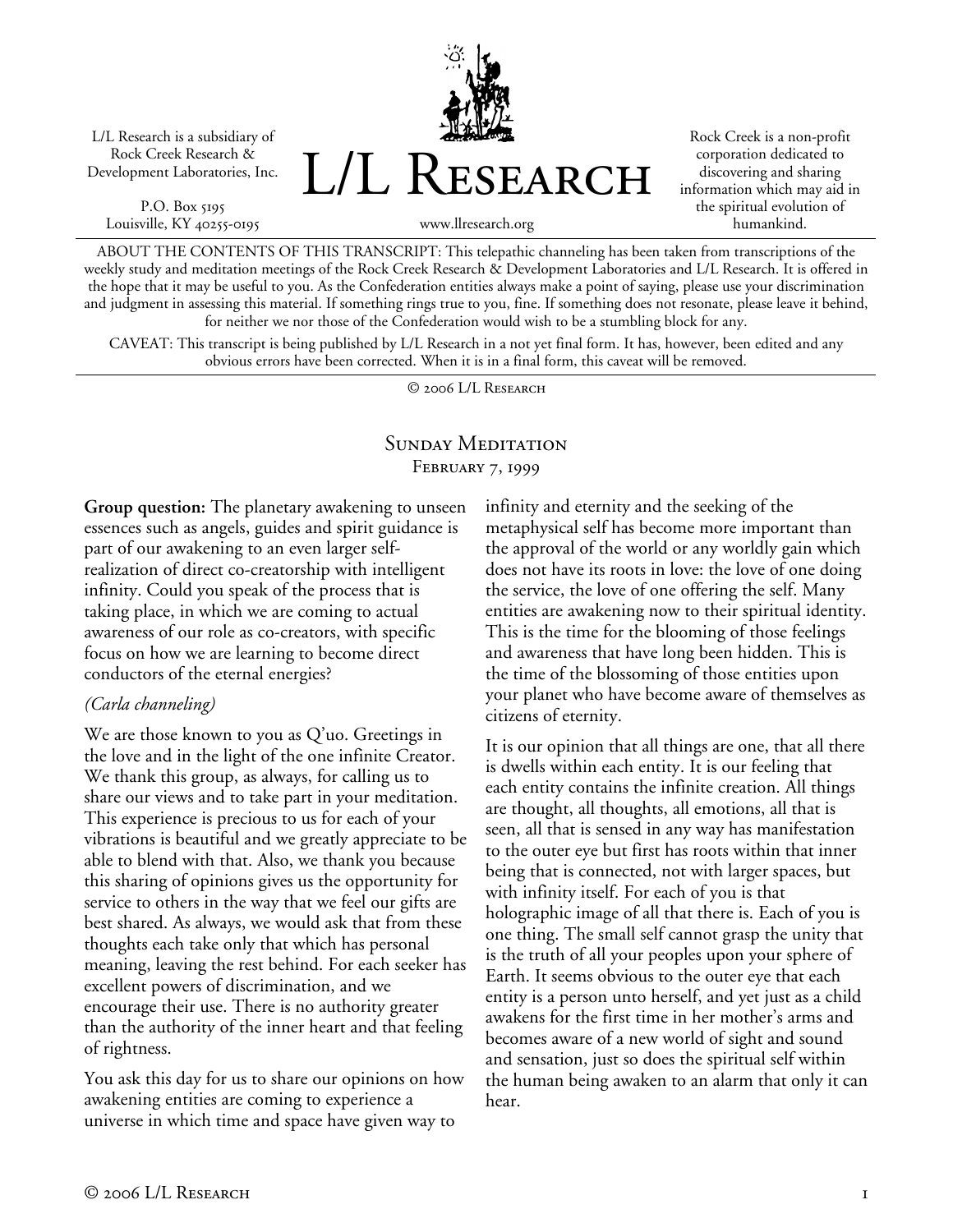No two entities have the same clock setting. There is no one time for spirits within bodies to awaken. For each seeker that time of awakening is perfect and right although it may not seem right to others. It always shall come to the one who is ready to deal with the implications of the new inner birth that constitutes the awakening into realization of the self as a spirit independent of space and time but wholly dependent upon love and light. For each is love and light, yet each also transduces love and light as it streams from the infinite Creator into the Earth plane. And so each of you, no matter the age or any details about the person, each who is awakening is a receiver and a transmitter of vibration.

Your scientists tell you that all that there is is made up of particles of energy vibrating at various speeds and creating various energy fields. One such energy field is that in which is contained the spirit of each of you, and when that spirit awakens there is no going back to sleep. Once awake, the seeker must remain awake and alert. The question then becomes, "How can I help this process of awakening along? How can I accelerate the pace of my spiritual evolution?" We would suggest several ways in which this can be encouraged.

Firstly, we would suggest that each awakened soul choose for the self that rule of life which most nurtures the spiritual child within, that child that dwells in the heart and can become mature only as the outer self makes room and time for it. Time spent in silence, whether formal meditation is offered or whether it is simply sitting, greatly aids the spiritual self within. Further, it helps to align the seeker with her personal destiny, for each has come with gifts to share, lessons to learn, and service to offer. Each has planned for the self companions along the way and good work to do, and each has hoped that within the veiled conditions of the physical illusion that constitutes consensus reality upon your planet that the awakening would occur and the choices would begin to be made which would more and more allow the spiritual self within to mature.

Meditation is not the only technique or method whereby one may encourage one's own spiritual evolution. Certainly, the attempts to offer service to others always creates a more spacious environment for the spiritual self to grow in. Certainly, reading and listening to inspired and inspirational material is helpful. More helpful, however, than any of these practices is the persistent focus upon the mental and emotional awareness of the nature of the self within incarnation upon planet Earth. For as we said, each of you is as the radio: receiving and transmitting vibratory energy as good feelings, as good words, as good deeds. All of these are equal in the world of metaphysics, for thoughts are metaphysical things and have shape and substance and reality in the world of spirit. That is why the intentions, the desires, and the prayers of the seeker are so important.

The greatest single practice for bringing seekers into more and more direct awareness of their role here within the planetary rise in vibration is simply to be, to be the deepest and most profound and true self of which one is capable. In this being there is a releasing of the doing, for, metaphysically speaking, it is not these but rather being and essence which are the gifts that we have to give to each other. When a seeker becomes aware that it is a creature of will, discipline and faith then that person can simply allow those instreaming vibrations of love and of light to move through the physical, mental, emotional and spiritual channels of the body and out into the world that so desperately needs those vibrations of undistorted love and light.

Each seeker is here to become a direct co-creator by allowing that which is, the Logos, that one great original Thought, to be us and to move through us and out into the Earth plane. By blessing this energy and yet not holding it, by knowing there is enough, an infinite amount of this love and light, that it cannot be spent, the seeker is affirming that which is. We wish each entity those delights of travel, those mountaintop experiences, those great and profound realizations that come. Those times are precious, and yet each of you will find that when all is said and done it is the vibratory level of the beingness of each entity that sticks in the mind and in the heart like no other sense memory can. Each of us knows blessing when we experience it. All of us have known these entities who, by their very being, improve the vibrations of a place. Yet always know that it is not from you that these things come. It is through you. There is not a key that unlocks the doors of the heart that has anything to do with the human mind or the will in the worldly sense of that mind. Rather, it is the naked soul, the bare and unadorned spirit that is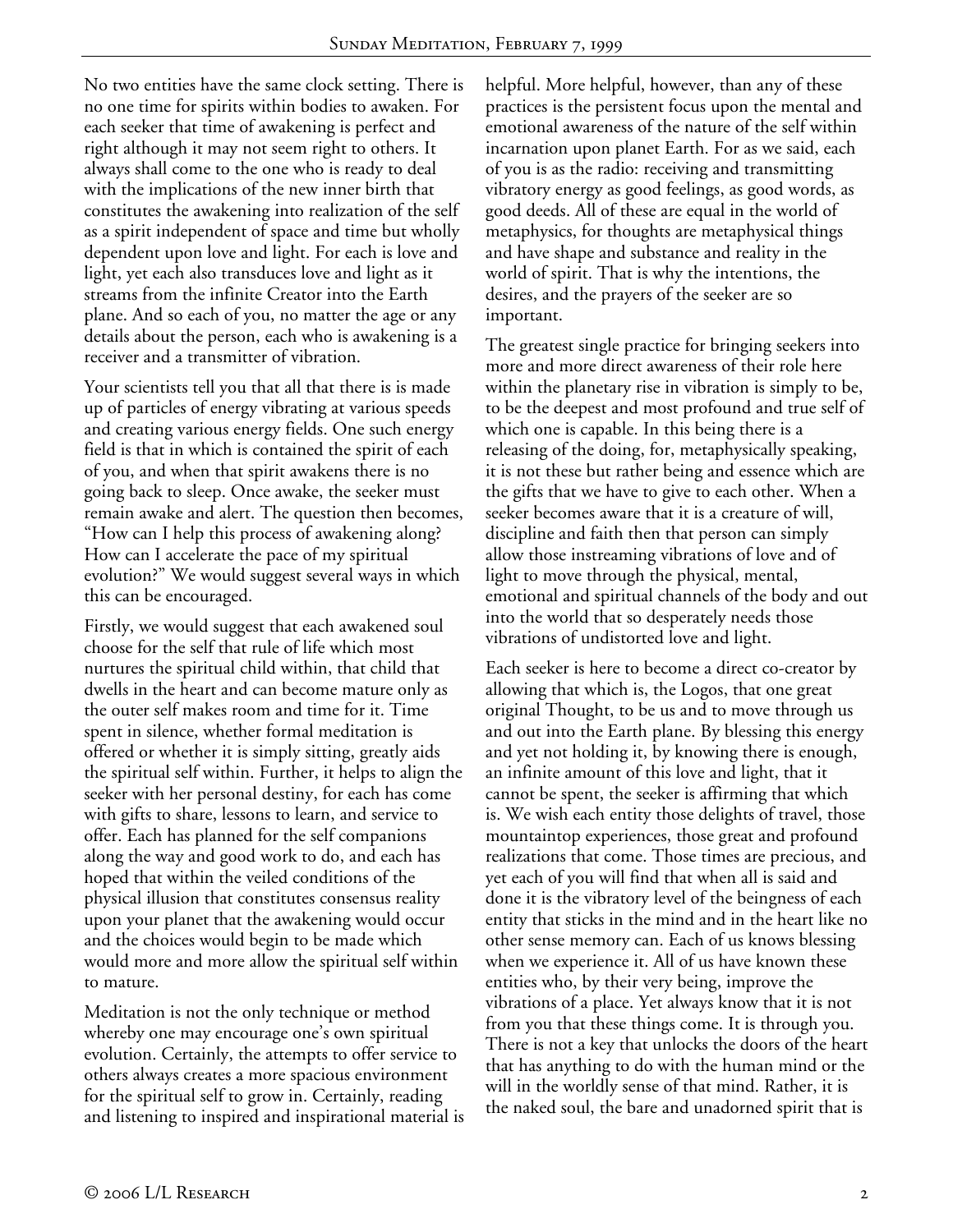the object of perfection, that is love itself, and that is each of you.

May you find ever more creative ways to share the infinite love and light that will come through you by blessing that energy and by consciously sending it out into the world. We encourage each who hears these words to take the self very seriously in terms of developing a daily practice that feeds the metaphysical self, whether by meditation or prayer, contemplation or rumination, the gazing at inspiring objects, or the reading of inspired words. You will find these techniques of entraining the mind to be most helpful. There are many ways in which the person who sees the hunger and the thirst of the self that is emerging for metaphysical truth to offer that truth to the inner self. It is our opinion, however, that truth is a fluid and changing thing and very personal and subjective in its nature. For each entity there will be landmark truths that come and stay for a very long time. There will also be truths that are seen to transform and to migrate as lessons come to one and as the self develops.

We encourage each of you to trust in the self, to listen to those hunches and intuitions that are the only voice into the conscious mind of the deeper and larger self that exists below the threshold of consciousness. Each of you is as the fruit of the true vine. Each of you has roots in heaven. Within each of you dwells perfection, truth and infinite love. Spiritual maturity comes to those who seek to run the straight race regardless of what others may think. Move slowly and thoughtfully and wait for inspiration. Maturity will come faster to those who yield their ambitions and ask, "What is the Creator's will for me today? Where is the love in this moment?" The love in this moment is you. May you carry that truth and wear it as a crown and even when the crown sits heavy upon the head, may you serve, may you reach out to others, may you respond to requests for help with the best that is in you. May you encourage others in their paths, for you are the hands, voices, the caring of the infinite Creator within the Earth, you and none other. As the old chant goes, "May you love each other. May you care for each other. And may you bring each other home."

We would at this time transfer this contact to the one known as Jim. We would leave this instrument in love and in light. We are those of Q'uo.

# *(Jim channeling)*

I am Q'uo, and greet each again in love and in light through this instrument. At this time it is our privilege to offer ourselves for further queries which those present may find value in the request. Is there another query at this time?

**Carla:** I would like to ask two questions for P. Firstly, what is the origin and purpose of the B'hai faith?

I am Q'uo, and am aware of your query, my sister. And we would greet the one known as P, who has for a great period of time has been seeking in the faith in which the query is rooted and is a friend of this group that is dear to each. The origins of this particular path of seeking the one Creator lie in the recent past, as you would measure time, that is, within the last 200 of your years, and lie with one who found a personal path that was able to allow this entity to experience the one infinite Creator and to realize the unity of all things through this experience of unity with the one Creator. Thus, this entity who had for a great portion of its life sought that which is called truth, that which is called the origin of all that is, was able, through a blending of various other paths in their rituals of observances, was able to create a meaning whereby not only was it able to experience the unity of all things but was able to offer this experience to others as well, as it was the life's purpose for the incarnation to put the self in such a position that it was able to make a contact with that which is called intelligent infinity and offer this contact as the eternal waters of life, to be then one who was able to provide this service to others in as egalitarian a means as possible, shall we say. Thus, the origin of many such mystic paths is that journey which begins and ends inside the human heart, for as all such paths to unity the way of the heart is that which moves most quickly there.

Is there a further query, my sister?

**Carla:** Yes. Her second question is just to comment on her experiences of the last year in any way in which you would care to share. She doesn't wish for you to infringe upon free will, just comments.

I am Q'uo, and am aware of your query, my sister. Looking now at that which has been the experience of this entity, in metaphysical terms, we see that there is the dedication of the heart to seek in truth that which are the proper steps for this entity to